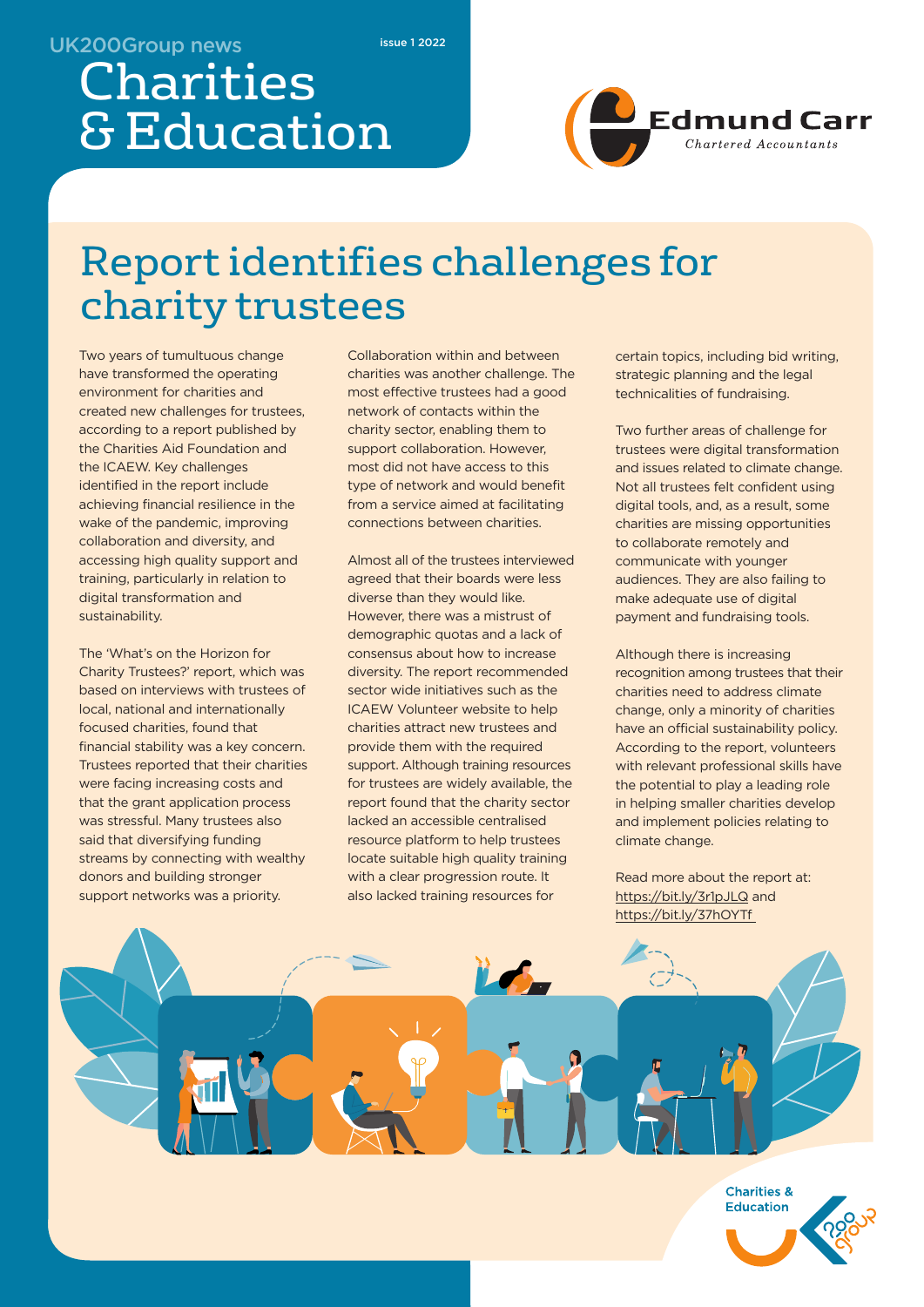### Dioceses face criticism over academy conversions

Regional schools commissioners have been criticised for backing academy conversion plans for a diocese without school governors' consent. The Catholic Diocese of Hallam, which has 47 schools in South Yorkshire, Derbyshire and Nottinghamshire, has been trying to consolidate its schools into two new Multi Academy Trusts (MATs) for over a year. It has now secured academy orders, set conversion dates and begun talks over staff and land transfers, but faces a backlash from unions, governors and heads. The diocese is one of several receiving extra funding as part of a Department for Education (DfE) pilot aimed at accelerating the academisation of Christian schools.

The new St Francis and St Clare Catholic MATs were signed off at a recent advisory board meeting by co-regional schools commissioners (RSCs) for the East Midlands and the Humber. The converter applications and transfer of 19 voluntary aided schools, 23 single academy trusts and five schools in a small Catholic MAT were also approved.

A letter sent from the commissioners to council chiefs alongside the academy order said that the governors, rather than the diocese, had applied to convert, which was not the case. Both the RSCs office and diocese said that this was due to using 'standard

wording' in the letter. Both government and Hallam officials acknowledged that governor approval was needed.

The National Association of Headteachers has cited widespread concern over the actions and called for an investigation. The legal basis on which the orders had been issued, given the schools' governing bodies had not applied for them, has also been questioned. However, the DfE has confirmed it remains committed to all schools joining MATs.

Read more about the case at: https://bit.ly/3NX6nBw

## Charities face rising costs and falling incomes as a result of inflation

Inflation will remain at higher than usual levels until 2024, and its impact on the charity sector will include rising costs, depreciating income and increased demand for the services that charities provide. This is according to analysis carried out by Pro Bono Economics (PBE), which forecasts that by 2024 the charity sector will face an additional annual wage bill of £2 billion if charity workers' pay rises in line with inflation. Since many charities will not be able to afford this increase, they will struggle to recruit staff as charity income is unlikely to keep up with the level of inflation.

Charitable donations are likely to fall as a result of a cost of living

squeeze, and even where regular fixed donations (such as those made by direct debit) continue to be made, they will be worth less in real terms. The real value of recently awarded grants will also be eroded.

For example, a grant of £100,000 per year will only be worth £94,000 by 2023. In addition, money held in reserve by charities may lose its value, since interest rates for savers remain low. PBE recommends that charities should take advice about minimising this loss of value. Charities that support people facing poverty will see a spike in demand for their services as a result of inflation. The real value of state benefits will fall and an estimated

100,000 people will face worsening poverty. For foodbanks, this could mean an increase in demand for food parcels equivalent to 16 parcels per 1000 residents in a given locality.

To respond to the challenges created by continuing high rates of inflation, PBE recommends that charities determine whether demand for their services will change, enter wage negotiations with their staff as early as possible, revise their income targets and plan how to deliver them.

Read more about the analysis at: https://bit.ly/3J7TfWD

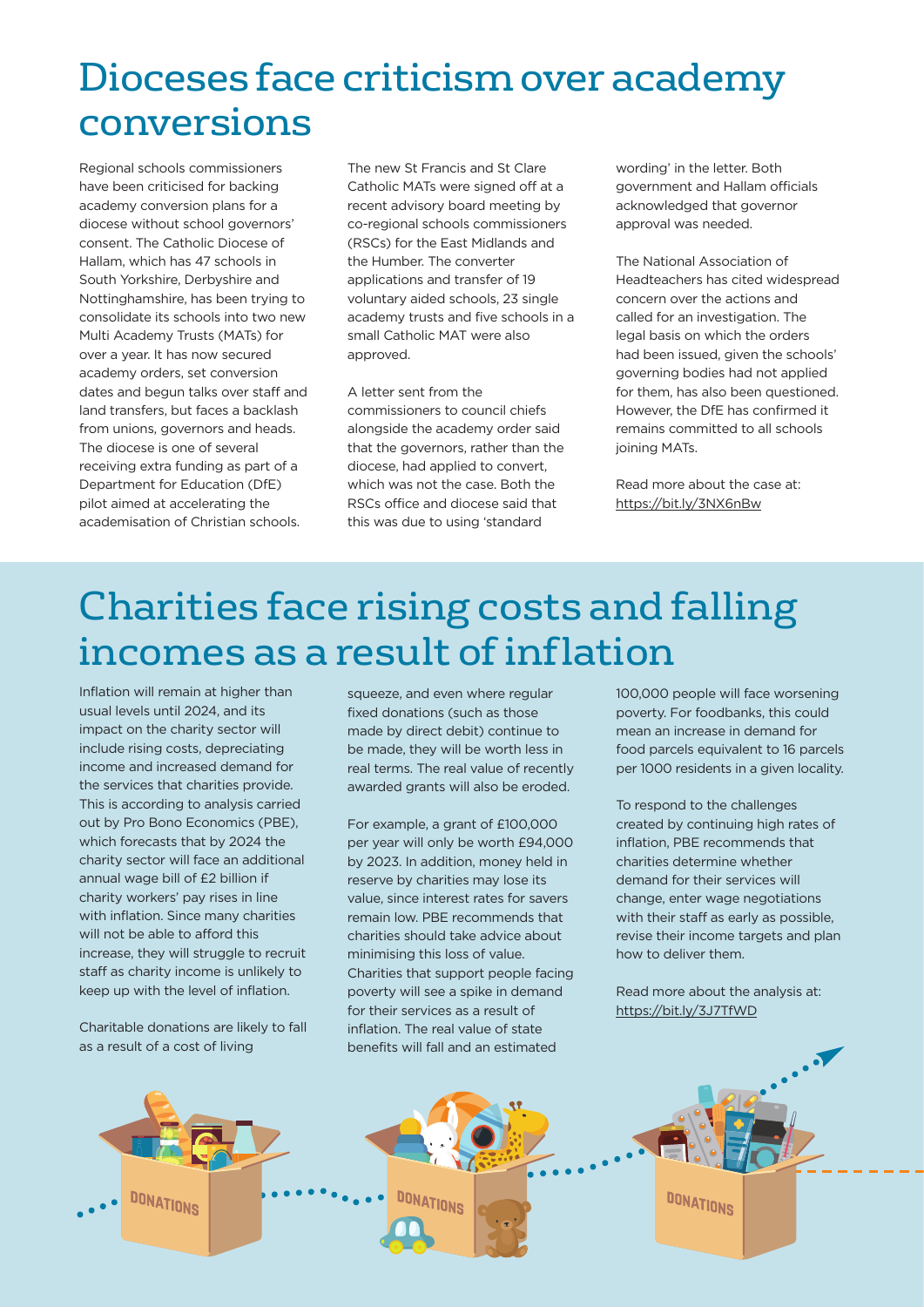# In brief...

#### Fewer charity closures since start of pandemic

A study by the Third Sector Research Centre has indicated that although Covid-19 has not caused a spike in charity closures, fewer new charities have been established since the start of the pandemic. While a crisis such as Covid-19 will typically cause a sharp rise in closure levels, the study has revealed that there was a sudden drop in the number of charity dissolutions following the start of the pandemic. However, researchers have warned that the financial support provided to charities during Covid-19 may have helped them continue to operate and there could be more closures in future. In addition, there is often a gap between charities facing a financial crisis and an insolvency being recorded. https://bit.ly/36RmdwJ

#### ESFA remit to be reduced following independent review

The Department for Education (DfE) has confirmed that the Education and Skills Funding Agency (ESFA) will no longer be responsible for post-16 policy and delivery duties. The announcement follows an independent review of the ESFA's effectiveness, which found that it has too much responsibility for policy and delivery within its remit. The review also recommended that the ESFA should only have responsibility for funding going forward. The DfE will take over post-16 policy and delivery duties from April 2022. While some education bodies have welcomed the announcement others have warned there is a significant risk that leaving policy decisions solely to the DfE will fail to recognise the operational challenges facing providers. https://bit.ly/3K8uHxX

-------------------------

#### Charities missing out on Gift Aid donations

The 'UK Giving Report' from the Charities Aid Foundation (CAF) has revealed that while Gift Aid is worth £1.3 billion per year to the charity sector, it is missing out on more than £500 million in extra income as almost a quarter (23%) of donors do not use Gift Aid. As a result, the CAF is urging taxpayers who complete a Self Assessment tax return to declare any donations so that the charity can claim Gift Aid. The report has also indicated that members of the public donated a total of £11.3 billion to charities in 2020 and that despite a steady rise in the number of donors using Gift Aid, the tax relief scheme remains underutilised. https://bit.ly/3J8pODN

#### Significant fall in donations from top earners

Research by the Law Family Commission on Civil Society has revealed that charitable donations from the top 1% of earners in the UK have fallen significantly. Declared donations from earners with a pre-tax personal income of at least £175,000 declined by 21% between 2011/12 and 2018/19, despite a 10% rise in personal income over the same period. Overall, the typical charitable donation declared on the tax return of top earners fell from £680 per year in 2011/12 to £538 per year in 2018/19. The research has indicated that while the top 1% of earners account for 14% of pretax income in the UK, their declared donations account for just 6% of total donations to charity from the public. In response to the findings, the Law Family Commission has urged the Government to appoint a Philanthropy Commissioner to close the 'generosity gap' among the top earners. https://bit.ly/3K7ANyH

#### Calls for Ofsted to inspect MATs

Think tank Onward has called for Ofsted to be given additional powers to inspect multi academy trusts (MATs) to address concerns about governance and poor school ratings. Currently, the regulator does not have the power to inspect an entire MAT even when several schools within the same trust receive 'inadequate' ratings following an Ofsted inspection. According to Onward, inspecting the entire MAT would help spot issues earlier and ensure proper transparency and accountability for the decisions taken at trust level. The Covid-19 pandemic has also delayed plans to carry out more summary evaluations of MATs, with only one or two inspections set to take place in the 2022 spring school term. https://bit.ly/3uQ8myB

#### Charities expected to fill gaps in public services

Around nine in ten charity chief executives believe the voluntary sector will be expected to fill gaps in providing public services over the next five years. The 'Charity Landscape Report 2022' from the Charities Aid Foundation has revealed that three quarters of charity leaders experienced an increase in demand for their organisation's services during the Covid-19 pandemic, and 86% expect demand to further increase. While 80% of charities are confident they can meet rising demand, only 50% are optimistic about the future of the charity sector overall. The report has also indicated that 58% of chief executives believe financial sustainability is the main challenge facing their charity, and 64% are concerned about the level of government support for the sector. https://bit.ly/3iZ8NBk